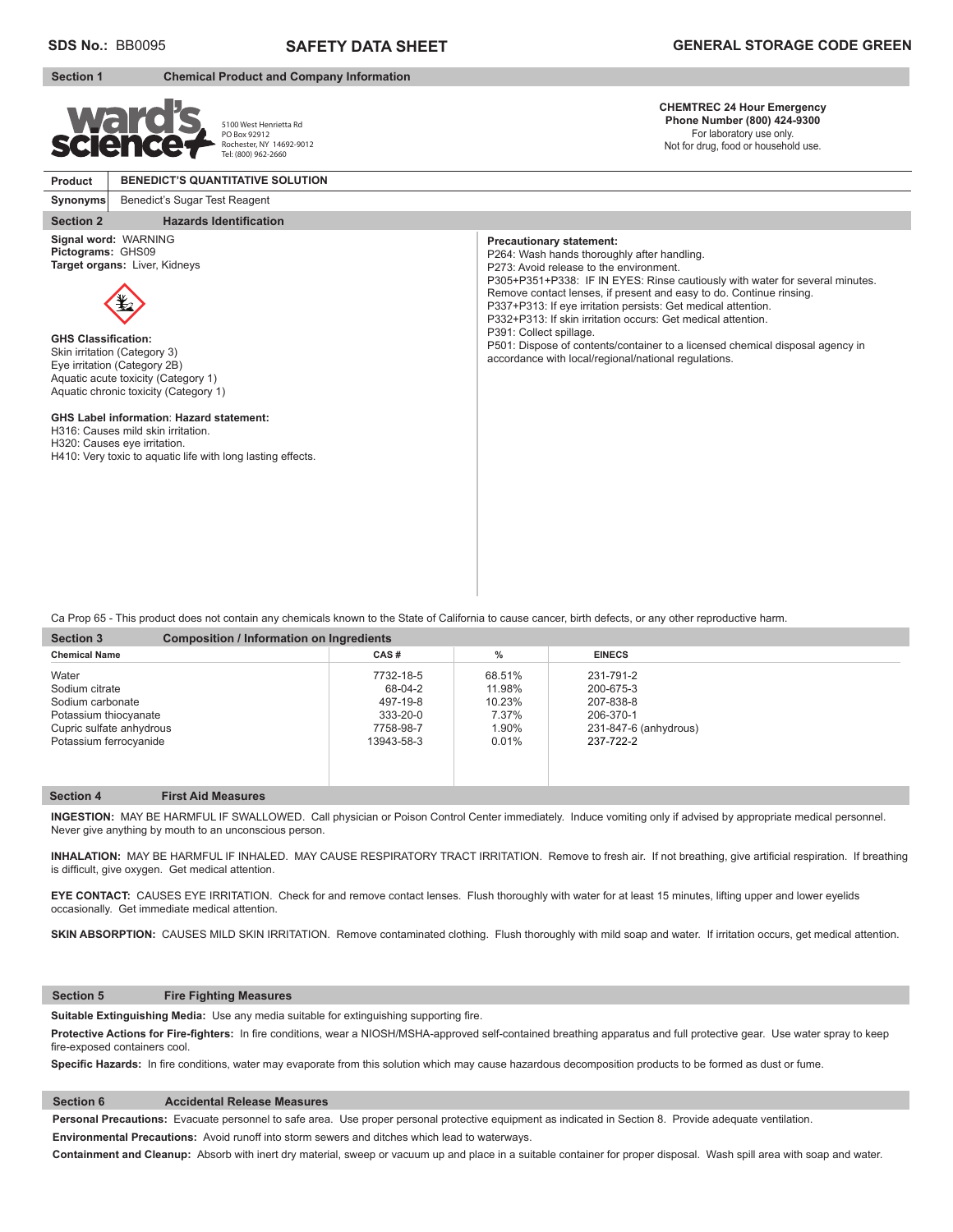# **Section 7 Handling & Storage**

ı

I

I

I

I

**Precautions for Safe Handling:** Read label on container before using. Do not wear contact lenses when working with chemicals. Keep out of reach of children. Avoid contact with eyes, skin and clothing. Do not inhale vapors, spray or mist. Use with adequate ventilation. Avoid ingestion. Wash thoroughly after handling. Remove and wash clothing before reuse.

**Conditions for Safe Storage:** Store in a cool, well-ventilated area away from incompatible substances.

| <b>Section 8</b>        | <b>Exposure Controls / Personal Protection</b> |                 |                          |                          |
|-------------------------|------------------------------------------------|-----------------|--------------------------|--------------------------|
|                         | Chemical Name                                  | ACGIH (TLV)     | <b>OSHA (PEL)</b>        | <b>NIOSH (REL)</b>       |
| <b>Exposure Limits:</b> | Copper, dusts and mists, as Cu                 | TWA: 1 mg/m $3$ | TWA: 1 mg/m <sup>3</sup> | TWA: 1 mg/m <sup>3</sup> |

Engineering controls: Facilities storing or utilizing this material should be equipped with an eyewash facility and a safety shower and fire extinguishing material. Personnel should wear safety glasses, goggles, or faceshield, lab coat or apron, appropriate protective gloves. Use adequate ventilation to keep airborne concentrations low. Respiratory protection: None should be needed in normal laboratory handling at room temperatures. If misty conditions prevail, work in fume hood or wear a NIOSH/MSHA-

| approved respirator.                                                                                                                                                                                                                                                                                                                                                                                                                                                                                                                                                                                                                                                                                                                                                                                                                                                                          |                                                                                                                                                                                                                                                                                                                                                                                                                                                                                                                                                                                                                                                                                                                                                                                                                                                                                                                                                                                                                                                                                                                                                                                                                                                                                                                                                                                                                              |             |                                           |                  |            |             |                             |  |  |  |  |
|-----------------------------------------------------------------------------------------------------------------------------------------------------------------------------------------------------------------------------------------------------------------------------------------------------------------------------------------------------------------------------------------------------------------------------------------------------------------------------------------------------------------------------------------------------------------------------------------------------------------------------------------------------------------------------------------------------------------------------------------------------------------------------------------------------------------------------------------------------------------------------------------------|------------------------------------------------------------------------------------------------------------------------------------------------------------------------------------------------------------------------------------------------------------------------------------------------------------------------------------------------------------------------------------------------------------------------------------------------------------------------------------------------------------------------------------------------------------------------------------------------------------------------------------------------------------------------------------------------------------------------------------------------------------------------------------------------------------------------------------------------------------------------------------------------------------------------------------------------------------------------------------------------------------------------------------------------------------------------------------------------------------------------------------------------------------------------------------------------------------------------------------------------------------------------------------------------------------------------------------------------------------------------------------------------------------------------------|-------------|-------------------------------------------|------------------|------------|-------------|-----------------------------|--|--|--|--|
| <b>Section 9</b>                                                                                                                                                                                                                                                                                                                                                                                                                                                                                                                                                                                                                                                                                                                                                                                                                                                                              | <b>Physical &amp; Chemical Properties</b>                                                                                                                                                                                                                                                                                                                                                                                                                                                                                                                                                                                                                                                                                                                                                                                                                                                                                                                                                                                                                                                                                                                                                                                                                                                                                                                                                                                    |             |                                           |                  |            |             |                             |  |  |  |  |
| Appearance: Clear, light blue liquid<br>Evaporation rate (Water = 1): <1<br><b>Partition coefficient:</b> Data not available<br>Odor: No odor.<br>Flammability (solid/gas): Data not available.<br>Auto-ignition temperature: Data not available<br>Explosion limits: Lower / Upper: Data not available<br>Odor threshold: Data not available.<br>Decomposition temperature: Data not available.<br><b>pH:</b> Data not available.<br>Vapor pressure (mm Hg): 14 (water)<br>Viscosity: Data not available.<br>Melting / Freezing point: Approximately 0°C (32°F) (water)<br>Vapor density $(Air = 1): 0.7$ (water)<br><b>Molecular formula: Mixture</b><br>Boiling point: Approximately 100°C (212°F) (water)<br>Relative density (Specific gravity): Approximately 1.0 (water)<br><b>Molecular weight: Mixture</b><br>Flash point: Data not available<br>Solubility(ies): Complete in water. |                                                                                                                                                                                                                                                                                                                                                                                                                                                                                                                                                                                                                                                                                                                                                                                                                                                                                                                                                                                                                                                                                                                                                                                                                                                                                                                                                                                                                              |             |                                           |                  |            |             |                             |  |  |  |  |
| <b>Section 10</b><br><b>Stability &amp; Reactivity</b>                                                                                                                                                                                                                                                                                                                                                                                                                                                                                                                                                                                                                                                                                                                                                                                                                                        |                                                                                                                                                                                                                                                                                                                                                                                                                                                                                                                                                                                                                                                                                                                                                                                                                                                                                                                                                                                                                                                                                                                                                                                                                                                                                                                                                                                                                              |             |                                           |                  |            |             |                             |  |  |  |  |
| <b>Chemical stability: Stable</b><br><b>Conditions to avoid:</b> Avoid excessive temperatures which cause evaporation.                                                                                                                                                                                                                                                                                                                                                                                                                                                                                                                                                                                                                                                                                                                                                                        |                                                                                                                                                                                                                                                                                                                                                                                                                                                                                                                                                                                                                                                                                                                                                                                                                                                                                                                                                                                                                                                                                                                                                                                                                                                                                                                                                                                                                              |             | Hazardous polymerization: Will not occur. |                  |            |             |                             |  |  |  |  |
| Incompatible materials: Strong acids and oxidizers.                                                                                                                                                                                                                                                                                                                                                                                                                                                                                                                                                                                                                                                                                                                                                                                                                                           |                                                                                                                                                                                                                                                                                                                                                                                                                                                                                                                                                                                                                                                                                                                                                                                                                                                                                                                                                                                                                                                                                                                                                                                                                                                                                                                                                                                                                              |             |                                           |                  |            |             |                             |  |  |  |  |
| Hazardous decomposition products: Sulfur oxides, nitrous oxides, carbon oxides, cyanides and copper fumes.                                                                                                                                                                                                                                                                                                                                                                                                                                                                                                                                                                                                                                                                                                                                                                                    |                                                                                                                                                                                                                                                                                                                                                                                                                                                                                                                                                                                                                                                                                                                                                                                                                                                                                                                                                                                                                                                                                                                                                                                                                                                                                                                                                                                                                              |             |                                           |                  |            |             |                             |  |  |  |  |
| <b>Section 11</b>                                                                                                                                                                                                                                                                                                                                                                                                                                                                                                                                                                                                                                                                                                                                                                                                                                                                             | <b>Toxicological Information</b>                                                                                                                                                                                                                                                                                                                                                                                                                                                                                                                                                                                                                                                                                                                                                                                                                                                                                                                                                                                                                                                                                                                                                                                                                                                                                                                                                                                             |             |                                           |                  |            |             |                             |  |  |  |  |
| <b>Potential health effects:</b><br>Additional information: RTECS #: GL8900000 [Copper sulfate pentahydrate]                                                                                                                                                                                                                                                                                                                                                                                                                                                                                                                                                                                                                                                                                                                                                                                  | <b>Acute toxicity:</b> Oral-rat LD50: 300 mg/kg [Copper sulfate anhydrous]<br>Skin corrosion/irritation: Data not available<br>Serious eye damage/irritation: Data not available<br>Respiratory or skin sensitization: Data not available<br>Germ cell mutagenicity: Data not available<br>Carcinogenity: Data not available<br>NTP: No component of this product present at levels greater than or equal to 0.1% is identified as a known or anticipated carcinogen by NTP.<br>IARC: No component of this product present at levels greater than or equal to 0.1% is identified as probable, possible or confirmed human carcinogen by IARC.<br>OSHA: No component of this product present at levels greater than or equal to 0.1% is identified as a carcinogen or potential carcinogen by OSHA.<br>Reproductive toxicity: Data not available<br>STOT-single exposure: Data not available<br><b>STOT-repeated exposure:</b> Data not available<br>Aspiration hazard: Data not available<br>Inhalation: May be harmful by inhalation.<br>Ingestion: May be harmful by ingestion.<br>Skin: Contact may cause irritation.<br>Eyes: Contact may cause irritation.<br>Signs and symptoms of exposure: To the best of our knowledge the chemical, physical and toxicological properties have not been thoroughly investigated. Specific data is<br>not available. Exercise appropriate procedures to minimize potential hazards. |             |                                           |                  |            |             |                             |  |  |  |  |
| <b>Section 12</b>                                                                                                                                                                                                                                                                                                                                                                                                                                                                                                                                                                                                                                                                                                                                                                                                                                                                             | <b>Ecological Information</b>                                                                                                                                                                                                                                                                                                                                                                                                                                                                                                                                                                                                                                                                                                                                                                                                                                                                                                                                                                                                                                                                                                                                                                                                                                                                                                                                                                                                |             |                                           |                  |            |             |                             |  |  |  |  |
| Toxicity to fish: Salmo gairdneri (fish, estuary, fresh water), LC50 = < 0.75-0.84 mg/L [Copper sulfate anhydrous]<br>Toxicity to daphnia and other aquatic invertebrates: No data available<br>Toxicity to algae: No data available<br>Persistence and degradability: No data available<br>Bioaccumulative potential: No data available<br>PBT and vPvB assessment: No data available<br>Mobility in soil: No data available<br>Other adverse effects: An environmental hazard cannot be excluded in the event of unprofessional handling or disposal.                                                                                                                                                                                                                                                                                                                                       |                                                                                                                                                                                                                                                                                                                                                                                                                                                                                                                                                                                                                                                                                                                                                                                                                                                                                                                                                                                                                                                                                                                                                                                                                                                                                                                                                                                                                              |             |                                           |                  |            |             |                             |  |  |  |  |
| <b>Section 13</b>                                                                                                                                                                                                                                                                                                                                                                                                                                                                                                                                                                                                                                                                                                                                                                                                                                                                             | <b>Disposal Considerations</b>                                                                                                                                                                                                                                                                                                                                                                                                                                                                                                                                                                                                                                                                                                                                                                                                                                                                                                                                                                                                                                                                                                                                                                                                                                                                                                                                                                                               |             |                                           |                  |            |             |                             |  |  |  |  |
| These disposal guidelines are intended for the disposal of catalog-size quantities only. Federal regulations may apply to empty container. State and/or local<br>regulations may be different. Dispose of in accordance with all local, state and federal regulations or contract with a licensed chemical disposal agency.                                                                                                                                                                                                                                                                                                                                                                                                                                                                                                                                                                   |                                                                                                                                                                                                                                                                                                                                                                                                                                                                                                                                                                                                                                                                                                                                                                                                                                                                                                                                                                                                                                                                                                                                                                                                                                                                                                                                                                                                                              |             |                                           |                  |            |             |                             |  |  |  |  |
| <b>Section 14</b>                                                                                                                                                                                                                                                                                                                                                                                                                                                                                                                                                                                                                                                                                                                                                                                                                                                                             | <b>Transport Information</b>                                                                                                                                                                                                                                                                                                                                                                                                                                                                                                                                                                                                                                                                                                                                                                                                                                                                                                                                                                                                                                                                                                                                                                                                                                                                                                                                                                                                 |             |                                           |                  |            |             |                             |  |  |  |  |
| <b>UN/NA number:</b> Not applicable<br>Shipping name: Not Regulated<br>Hazard class: Not applicable<br>Packing group: Not applicable<br>Reportable Quantity: No<br>Marine pollutant: No<br><b>Exceptions:</b> Not applicable<br>2012 ERG Guide # Not applicable                                                                                                                                                                                                                                                                                                                                                                                                                                                                                                                                                                                                                               |                                                                                                                                                                                                                                                                                                                                                                                                                                                                                                                                                                                                                                                                                                                                                                                                                                                                                                                                                                                                                                                                                                                                                                                                                                                                                                                                                                                                                              |             |                                           |                  |            |             |                             |  |  |  |  |
| <b>Section 15</b>                                                                                                                                                                                                                                                                                                                                                                                                                                                                                                                                                                                                                                                                                                                                                                                                                                                                             | <b>Regulatory Information</b>                                                                                                                                                                                                                                                                                                                                                                                                                                                                                                                                                                                                                                                                                                                                                                                                                                                                                                                                                                                                                                                                                                                                                                                                                                                                                                                                                                                                |             |                                           |                  |            |             |                             |  |  |  |  |
| A chemical is considered to be listed if the CAS number for the anhydrous form is on the Inventory list.                                                                                                                                                                                                                                                                                                                                                                                                                                                                                                                                                                                                                                                                                                                                                                                      |                                                                                                                                                                                                                                                                                                                                                                                                                                                                                                                                                                                                                                                                                                                                                                                                                                                                                                                                                                                                                                                                                                                                                                                                                                                                                                                                                                                                                              |             |                                           |                  |            |             |                             |  |  |  |  |
| Component                                                                                                                                                                                                                                                                                                                                                                                                                                                                                                                                                                                                                                                                                                                                                                                                                                                                                     |                                                                                                                                                                                                                                                                                                                                                                                                                                                                                                                                                                                                                                                                                                                                                                                                                                                                                                                                                                                                                                                                                                                                                                                                                                                                                                                                                                                                                              | <b>TSCA</b> | <b>CERLCA (RQ)</b>                        | <b>RCRA code</b> | <b>DSL</b> | <b>NDSL</b> | <b>WHMIS Classification</b> |  |  |  |  |
| Cupric sulfate                                                                                                                                                                                                                                                                                                                                                                                                                                                                                                                                                                                                                                                                                                                                                                                                                                                                                |                                                                                                                                                                                                                                                                                                                                                                                                                                                                                                                                                                                                                                                                                                                                                                                                                                                                                                                                                                                                                                                                                                                                                                                                                                                                                                                                                                                                                              | Listed      | 10 lbs (4.54 kg)                          | Not listed       | Not listed | Not listed  | D <sub>2</sub> B<br>ℿ       |  |  |  |  |

**Section 16 Additional Information**

The information contained herein is furnished without warranty of any kind. Employers should use this information only as a supplement to other information gathered by them and must make indepen-<br>dent determinations of sui IARC: International Agency for Research on Cancer, OSHA: Occupational Safety and Health Administration, STOT: Specific Target Organ Toxicity, SE: Single Exposure, RE: Repeated Exposure,<br>ERG: Emergency Response Guidebook.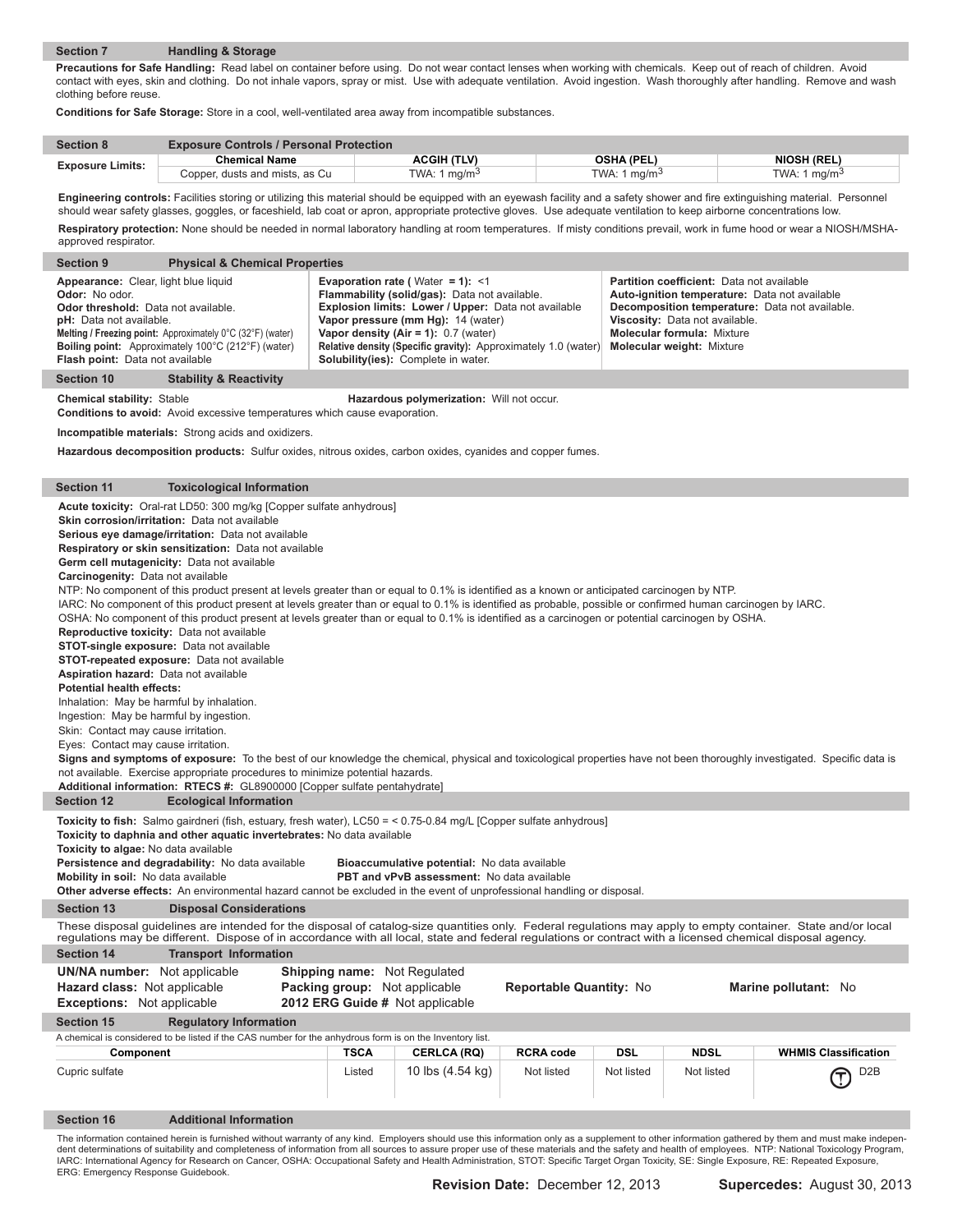| <b>Section 1</b>                                                                                                                         | L'information de produit chimique et de compagnie                                                                                                                                                                                                                                                                                                                                                           |                                                                                                                                                                                                                                                                                                                                                                                                                                                                                                                                                                                                                                                                                                                                                  |
|------------------------------------------------------------------------------------------------------------------------------------------|-------------------------------------------------------------------------------------------------------------------------------------------------------------------------------------------------------------------------------------------------------------------------------------------------------------------------------------------------------------------------------------------------------------|--------------------------------------------------------------------------------------------------------------------------------------------------------------------------------------------------------------------------------------------------------------------------------------------------------------------------------------------------------------------------------------------------------------------------------------------------------------------------------------------------------------------------------------------------------------------------------------------------------------------------------------------------------------------------------------------------------------------------------------------------|
| <b>Ward?</b><br>science                                                                                                                  | 5100 West Henrietta Rd<br>PO Box 92912<br>Rochester, NY 14692-9012<br>Tel: (800) 962-2660                                                                                                                                                                                                                                                                                                                   | <b>CHEMTREC 24 Numéros De Téléphone</b><br>De Secours D'Heure (800) 424-9300<br>Pour l'usage de laboratoire seulement.<br>Pas pour l'usage de drogue, de nourriture<br>ou de ménage.                                                                                                                                                                                                                                                                                                                                                                                                                                                                                                                                                             |
| Produit                                                                                                                                  | <b>SOLUTION DE BENEDICT'S QUANTITATIF</b>                                                                                                                                                                                                                                                                                                                                                                   |                                                                                                                                                                                                                                                                                                                                                                                                                                                                                                                                                                                                                                                                                                                                                  |
| Synonymes                                                                                                                                | Réactif d'essai du sucre de Benedict's                                                                                                                                                                                                                                                                                                                                                                      |                                                                                                                                                                                                                                                                                                                                                                                                                                                                                                                                                                                                                                                                                                                                                  |
| <b>Section 2</b>                                                                                                                         | <b>Identification De Risques</b>                                                                                                                                                                                                                                                                                                                                                                            |                                                                                                                                                                                                                                                                                                                                                                                                                                                                                                                                                                                                                                                                                                                                                  |
| Pictogrammes: GHS09<br><b>Classification par le GHS:</b><br>Skin irritation (Category 3)<br>Eye irritation (Catégorie 2B)<br>long terme. | Mention d'avertissement: AVERTISSEMENT<br>Les organes cibles: Le foie, les reins<br>Aquatic acute toxicity (Category 1)<br>Aquatic chronic toxicity (Category 1)<br>Renseignements sur l'étiquette GHS: Mention de danger:<br>H316: Provoque une légère irritation cutanée.<br>H320: Provoque une irritation des yeux.<br>H410: Très toxique pour les organismes aquatiques, entraîne des effets néfastes à | Déclarations de précaution(s):<br>P264: Se laver les mains soigneusement après manipulation.<br>P273: Éviter le rejet dans l'environnement.<br>P305+P351+P338: EN CAS DE CONTACT AVEC LES YEUX: Rincer avec<br>précaution à l'eau pendant plusieurs minutes. Enlever les lentilles de contact si la<br>victime en porte et si elles peuvent être facilement enlevées. Continuer à rincer.<br>P337+P313: Si l'irritation oculaire persiste: Obtenir des soins médicaux.<br>P332+P313: En cas d'irritation cutanée: Obtenir des soins médicaux.<br>P391: Recueillir le produit répandu.<br>P501: Éliminer le contenu / récipient dans une agence agréée d'élimination chimique<br>conformément à la réglementation locale / régionale / nationale. |

**CA Prop 65** - Ce produit ne contient pas de produits chimiques connus à l'État de Californie pour causer le cancer, des malformations congénitales, ou toute autre atteinte à la reproduction.

| Nommé Chimique            | # CAS      | $\%$   | <b>EINECS</b>       |  |
|---------------------------|------------|--------|---------------------|--|
| L'eau                     | 7732-18-5  | 68.51% | 231-791-2           |  |
| Citrate de sodium         | 68-04-2    | 11.98% | 200-675-3           |  |
| Carbonaste de sodium      | 497-19-8   | 10.23% | 207-838-8           |  |
| Thiocyanate de potassium  | 333-20-0   | 7.37%  | 206-370-1           |  |
| Sulfate cuivrique         | 7758-98-7  | 1.90%  | 231-847-6 (anhydre) |  |
| Ferrocyanide de potassium | 13943-58-3 | 0.01%  | 237-722-2           |  |

# **Section 4 Mesures De Premiers Soins**

**INGESTION:** PEUT ÊTRE NOCIF EN CAS D'INGESTION. Appeler un médecin ou un centre antipoison immédiatement. Provoquer le vomissement seulement si elle est informée par le personnel compétent médicaux. Ne jamais rien donner par la bouche à une personne inconsciente.

**INHALATION:** PEUT ÊTRE NOCIF EN CAS D'INHALATION. PEUT PROVOQUER UNE IRRITATION L'APPAREIL RESPIRATOIRE. Sortir au grand air. Si elle ne respire pas, pratiquer la respiration artificielle. Si la respiration est difficile, donner de l'oxygène. Obtenir des soins médicaux.

CONTACT AVEC LES YEUX: PROVOQUE UNE IRRITATION DES YEUX. Vérifier et enlever les lentilles de contact. Rincer abondamment à l'eau pendant au moins 15 minutes, en soulevant les paupières inférieures et supérieures de temps en temps. Obtenez une attention médicale immédiate.

**ABSORPTION PAR LA PEAU:** PROVOQUE UNE LÉGÈRE IRRITATION CUTANÉE. Enlever les vêtements contaminés. Rincer soigneusement avec du savon doux et d'eau. En cas d'irritation, consulter un médecin.

### **Section 5 Mesures De Lutte Contre l'Incendie**

**Moyens d'extinction:** Utilisez des supports adaptés pour éteindre le feu à l'appui.

**Actions de protection pour les sapeurs-pompiers:** En cas d'incendie, porter un appareil respiratoire NIOSH / MSHA approuvé autonome et un équipement complet de protection. Utiliser un jet d'eau pour maintenir incendie refroidir les conteneurs exposés.

Dangers spécifiques: En cas de feu, de l'eau peut s'évaporer à partir de cette solution, qui peut causer les produits dangereux de décomposition à être formée comme poussière ou vapeur.

### **Section 6 Mesures De Déchargement Accidentel**

Précautions personnelles: Évacuer le personnel vers la zone sûre. Utiliser un équipement de protection personnelle comme indiqué dans la Section 8. Assurer une ventilation adéquate. **Précautions environnementales:** Éviter tout ruissellement vers les égouts pluviaux et les fossés qui aboutissent aux voies navigables.

Confinement et de nettoyage: Absorbez avec le matériel sec inerte, balayez ou nettoyez à l'aspirateur vers le haut et placez dans un récipient approprié pour la disposition appropriée. Laver la zone de déversement avec du savon et de l'eau.